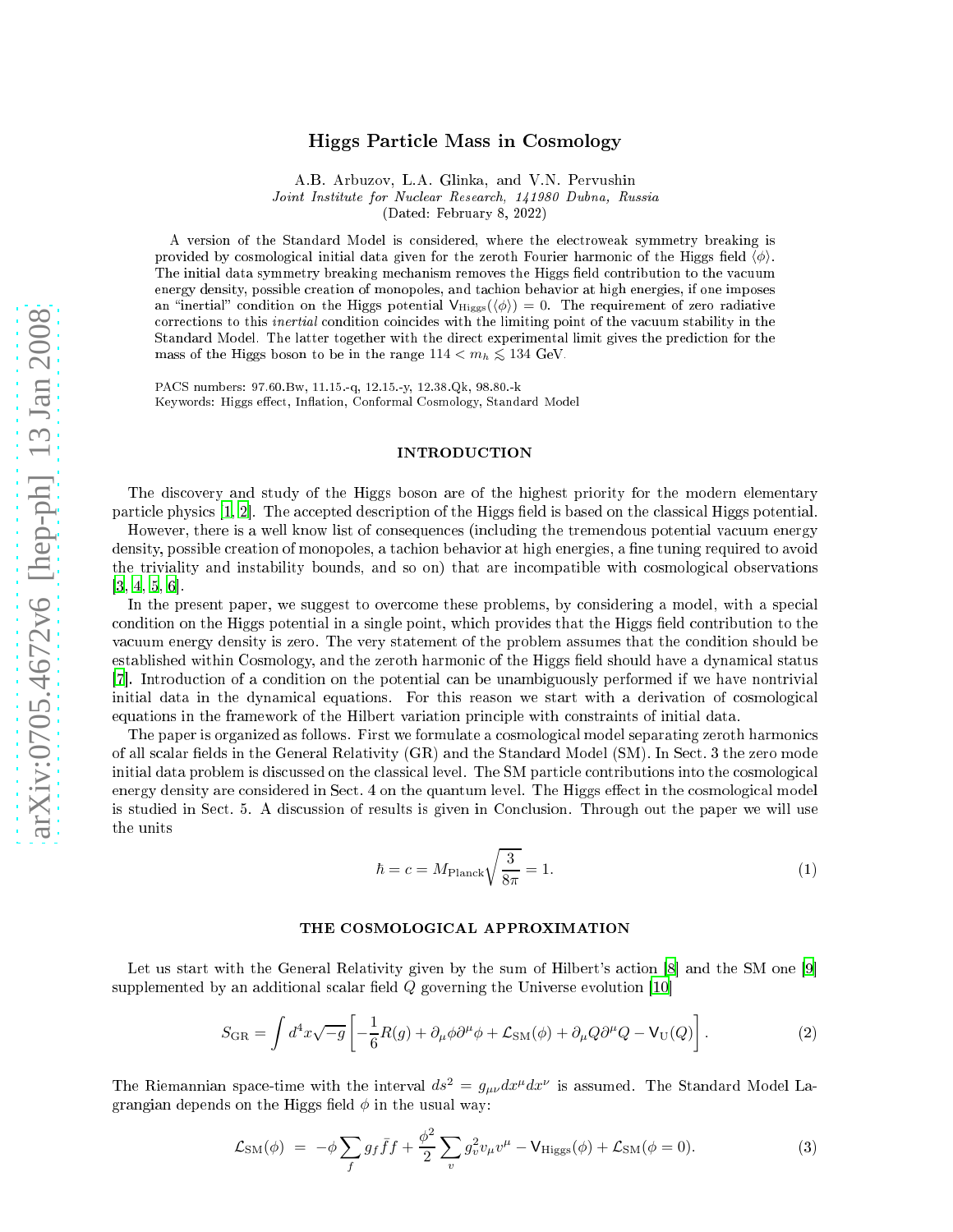Here we separated terms with Higgs coupled to vector  $(v)$  and fermion  $(f)$  fields, and the potentials of scalar fields  $\phi$ , Q.

Modern cosmological models  $[5, 6, 11, 12, 13, 14]$  $[5, 6, 11, 12, 13, 14]$  $[5, 6, 11, 12, 13, 14]$  $[5, 6, 11, 12, 13, 14]$  $[5, 6, 11, 12, 13, 14]$  $[5, 6, 11, 12, 13, 14]$  $[5, 6, 11, 12, 13, 14]$  $[5, 6, 11, 12, 13, 14]$  $[5, 6, 11, 12, 13, 14]$  $[5, 6, 11, 12, 13, 14]$  are based on the so-called cosmological principle introduced by Einstein [15]. In his model, matter is evenly distributed in the Universe and the cosmological time is defined so that local characteristics of the Universe averaged over a large enough area depend only on this time [16]. Recall that, in the modern models, local scalar characteristics of the Universe evolution averaged over a large coordinate volume  $V_0 = \int d^3x$  (*i.e.* zeroth harmonics)

<span id="page-1-1"></span>
$$
\log a \equiv \frac{1}{6V_0} \int d^3x \log|g^{(3)}|, \quad \langle \phi \rangle \equiv \frac{1}{V_0} \int d^3x \phi, \quad \langle Q \rangle \equiv \frac{1}{V_0} \int d^3x Q \tag{4}
$$

depend only on the cosmological time  $dt = a(\eta)d\eta$  of the conformal-flat interval

$$
ds^{2} = a^{2}(\eta)[(d\eta)^{2} - (dx^{j})^{2}],
$$
\n(5)

where  $d\eta = N_0(x^0)dx^0$  is the conformal time of a photon on its light cone  $ds^2 = 0$ , and  $N_0(x^0) =$  $\langle \sqrt{-\tilde{g}} \tilde{g}^{00} \rangle^{-1}$  is the global lapse function arising in the second term of action

<span id="page-1-4"></span>
$$
S_{\rm GR}[g = a^2 \tilde{g}, f = a^{-3/2} \tilde{f}, \phi = \tilde{\phi} a^{-1}] \equiv S_{\rm GR}[\tilde{g}, \tilde{f}, \tilde{\phi}] + V_0 \int_{\eta=0}^{\eta_0} d\eta a a'', \qquad a' = da/d\eta \tag{6}
$$

after the conformal transformations of fields in action  $(2)$  [\[17](#page-8-16), [18](#page-8-17)]. Then the separation of the zeroth harmoni
s

$$
\phi = \langle \phi \rangle + h/\sqrt{2}, \qquad Q = \langle Q \rangle + q/\sqrt{2} \tag{7}
$$

from the nonzero ones  $\int d^3x h = 0$  associated with scalar particles determines a cosmological model in a flat space-time  $\tilde{ds}^2 = (d\eta)^2 - (dx^j)^2$ . Following [\[19](#page-8-18), 20] we shall consider this conformal-flat cosmological approximation of the Hilbert action  $(2)$  in the Dirac Hamiltonian approach  $[21]$ 

<span id="page-1-0"></span>
$$
S = \int dx^0 \int d^3x \sum_{F=f, h, q, v} P_{\widetilde{F}} \partial_0 \widetilde{F} + \int \Big\{ P_{\langle Q \rangle} d\langle Q \rangle + P_{\langle \phi \rangle} d\langle \phi \rangle - P_{\log a} d\log a + C_{\text{U}}[P, \widetilde{F}] \frac{N_0(x^0)}{4V_0 a^2} dx^0 \Big\} , (8)
$$

where  $P_{\widetilde{F}}$ ,  $P_{\log a} = 2V_0aa'$ ,  $P_{\langle \phi \rangle} = 2a^2V_0\langle \phi \rangle'$ , and  $P_{\langle Q \rangle} = 2a^2V_0\langle Q \rangle'$  are canonical conjugate momenta.<br>The global lapse function  $N_0$  is the Lagrange multiplier so that the variation of action ( to this lapse function,  $\frac{\delta S}{\delta \omega}$  $\frac{\partial \mathcal{L}}{\partial N_0} = 0$ , leads to the energy constraint

<span id="page-1-3"></span>
$$
\mathsf{C}_{\mathrm{U}}[P,\widetilde{F}] \equiv P_{\log a}^2 - \mathsf{E}_{\mathrm{U}}^2(a) = 0. \tag{9}
$$

The quantity

<span id="page-1-2"></span>
$$
\mathsf{E}_{\mathrm{U}}^2(a) \equiv P_{\langle \phi \rangle}^2 + P_{\langle Q \rangle}^2 + 4V_0^2 a^6 \left[ \mathsf{V}_{\mathrm{Higgs}}(\langle \phi \rangle) + \mathsf{V}_{\mathrm{U}}(\langle Q \rangle) \right] + 4V_0 a^2 \mathsf{H}(a \langle \phi \rangle | \widetilde{F}),\tag{10}
$$

can be considered as the square of the Universe energy, because  $\log a$  is treated as the Universe evolution parameter in the Wheeler-DeWitt field space of events  $[\log a|\langle\phi\rangle, \langle Q\rangle, F]$  [\[19,](#page-8-18) 20], and  $H(a\langle\phi\rangle|F)$  is the Hamiltonian of the SM with masses scaled by the scale factor  $m = m_{F0}a(\eta)$ . Recall that in the case of the Higgs potential  $V_{\text{Higgs}} = \lambda (\langle \phi \rangle^2 - c_0^2)^2$  the masses of vector  $(Z, W)$ , fermion  $(f)$ , and Higgs  $(h)$ parti
les:

$$
M_W = \langle \phi \rangle g_W, \qquad M_Z = \langle \phi \rangle \sqrt{g^2 + g'^2}, \qquad m_f = \langle \phi \rangle g_f, \qquad m_h = [4\lambda \langle \phi \rangle^2 + 2(\langle \phi \rangle^2 - c_0^2)]^{1/2}
$$
(11)

arise in t[h](#page-1-0)e lowest order in the coupling constant. Quantity  $\langle \phi \rangle$  is the solution of the equations of motion following from the emerging cosmological GR&SM action (8).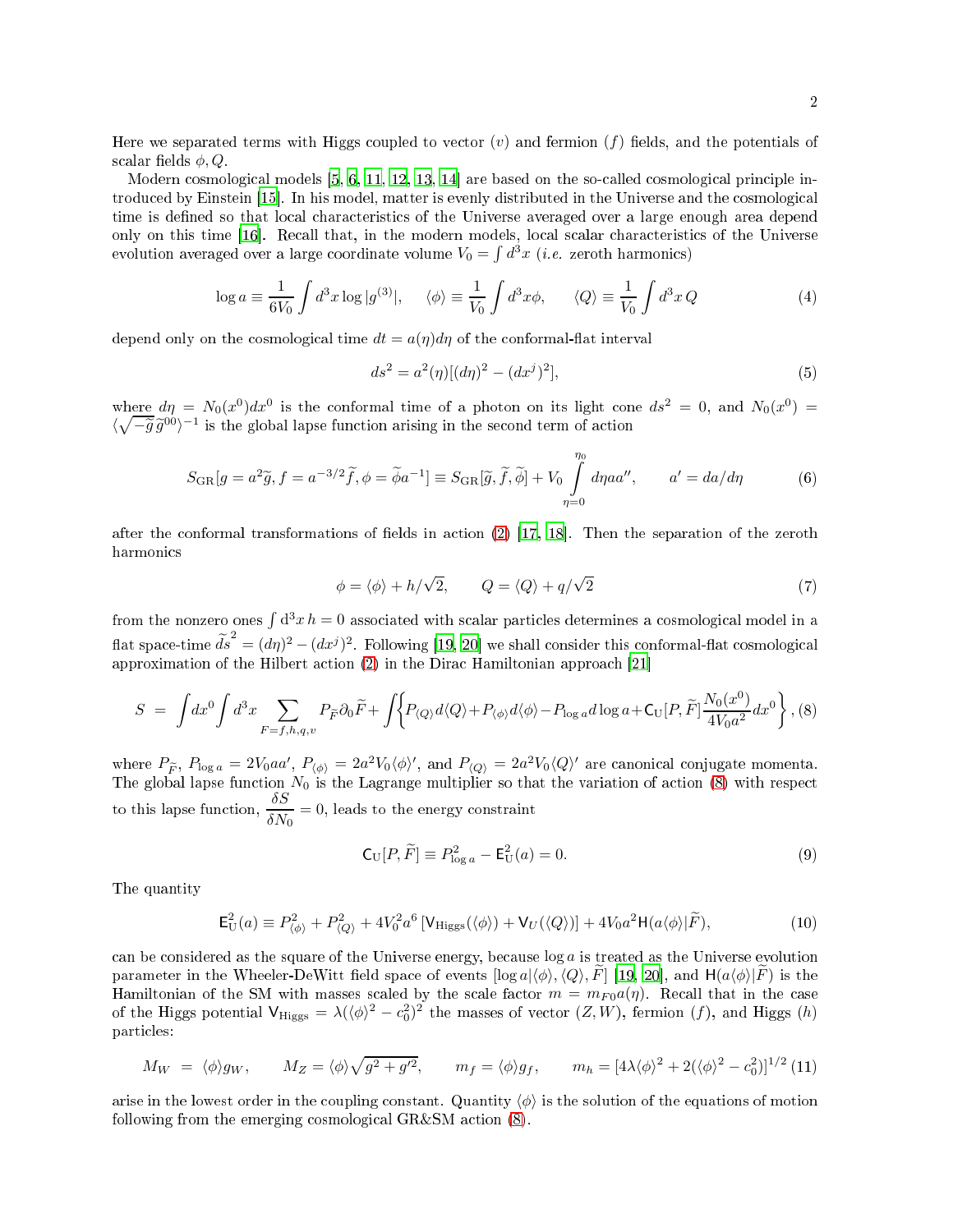### INITIAL DATA AND OBSERVABLE VARIABLES IN COSMOLOGY

It is reasonable to define initial data in terms of conformal time, because the coordinate-distance  $$ redshift relation  $r(z)$  is determined by the constraint  $P_{\log a} = \pm E_U(a) = 2V_0aa'$  and the light-cone interval  $\tilde{ds}^2 = d\eta^2 - dr^2 = 0$ , so that

<span id="page-2-0"></span>
$$
dr(z) = d\eta = \pm 2V_0 \frac{ada}{E_U(a)} \Big|_{a = (z+1)^{-1}}.
$$
\n(12)

Therefore, we look at the initial data problem by analyzing the constraint-shell value of the action  $(8)$ :

<span id="page-2-3"></span>
$$
S^{(\pm)}\Big|_{\mathrm{C}_{\mathrm{U}}[P,\widetilde{F}]=0} = \int\limits_{a_{I}}^{a_{0}} d\log a \left\{ \left[ \int d^{3}x \sum_{\widetilde{F}} P_{\widetilde{F}} \partial_{\log a} \widetilde{F} \right] + P_{\langle Q \rangle} \partial_{\log a} \langle Q \rangle + P_{\langle \phi \rangle} \partial_{\log a} \langle \phi \rangle \right] \mp \mathrm{E}_{\mathrm{U}}(a) \right\}, \tag{13}
$$

where the role of the evolution parameter is played by the logarithm of the cosmological scale factor. It is accepted [4] that the initial instance  $\eta = 0$  is absolute, there is the time arrow  $\eta \geq 0$ , and the primordial value of the scale factor was very small. In particular, the Inflationary model [4] assumes the Planck epoch, where  $a(\eta = 0) = a_I \sim 10^{-61}$  in units [\(1\)](#page-0-1). Following the Planck epoch hypothesis, we assume that at the initial instance  $\eta = 0$  there can be nontrivial data for the zeroth harmonics [\(4\)](#page-1-1):

<span id="page-2-5"></span>
$$
a(\eta = 0) = a_I, \qquad P_{\log a_I} = \mathsf{E}_{\mathrm{U}}(a_I), \tag{14}
$$

$$
\langle \phi \rangle (\eta = 0) = \phi_I, \qquad P_{\langle \phi \rangle_I} = 2V_0 H_{\phi}, \tag{15}
$$

$$
\langle Q \rangle (\eta = 0) = Q_I, \qquad P_{\langle Q \rangle_I} = 2V_0 H_Q; \tag{16}
$$

whereas all initial data for local fields are equal zero, *i.e.* there were no any particle-like excitations. Therefore, at the Planck epoch, one can neglect contributions of all fields except the ones of the scalar field zeroth modes. Note also that for the Planck epoch value  $a_I \sim 10^{-61}$  the contribution to the cosmological equation [\(10\)](#page-1-2) of the scalar field potentials  $a^6$  [V<sub>Higgs</sub>( $\langle \phi \rangle$ ) + V<sub>U</sub>( $\langle Q \rangle$ )] is suppressed by the factor  $a^6 \sim 10^{-366}$  in comparison with the kinetic energy. On the classical level, the Universe energy [\(10\)](#page-1-2) in the neighborhood of the cosmological singularity point,  $a = 0$ , takes the form

<span id="page-2-1"></span>
$$
E_{U}(a \ll 1) \simeq E_{U}(0) + 2V_{0}a^{2} \frac{H(0|\vec{F})}{E_{U}(0)},
$$
\n(17)

where

$$
\mathsf{E}_{\text{U}}(0) \equiv \sqrt{P_{\langle \phi \rangle}^2 + P_{\langle Q \rangle}^2} = 2V_0 \sqrt{H_{\phi}^2 + H_Q^2} = 2V_0 H_0 \Omega_{\text{rigid}}^{1/2}
$$
\n(18)

is the potential-free energy of inertial motion of the zeroth scalar field harmonics. The field Hamiltonian  $H(0|F)$  in this limit looks like the one of the massless Standard Model in the flat space-time with interval  $\tilde{ds}^2 = (d\eta)^2 - (dx^k)^2$  and the conformal time [\(12\)](#page-2-0)

<span id="page-2-2"></span>
$$
d\eta = 2V_0 \frac{ada}{\mathsf{E}_{\mathsf{U}}(0)} = \frac{ada}{H_0 \Omega_{\text{rigid}}^{1/2}}.
$$
\n(19)

Due to  $(17)$  and  $(19)$  the constraint-shell action  $(13)$  is a sum of the cosmological and field actions:

<span id="page-2-4"></span>
$$
S^{(\pm)}(1 \gg a \ge a_I) = S_{\text{rigid}}^{(\pm)} + S_{\text{radiation}}^{(\pm)},\tag{20}
$$

$$
S_{\text{rigid}}^{(\pm)} = \int\limits_{\log a_I}^{\log a} d\log \tilde{a} \left\{ P_{\langle Q \rangle} \partial_{\log \tilde{a}} \langle Q \rangle + P_{\langle \phi \rangle} \partial_{\log \tilde{a}} \langle \phi \rangle + E_U(0) \right\},\tag{21}
$$

$$
S_{\text{radiation}}^{(\pm)} = \int\limits_{0}^{\eta} d\tilde{\eta} \left\{ \left[ \int d^{3}x \sum_{\tilde{F}} P_{\tilde{F}} \partial_{\tilde{\eta}} \tilde{F} \right] \mp \mathsf{H}(0|\tilde{F}) \right\}.
$$
 (22)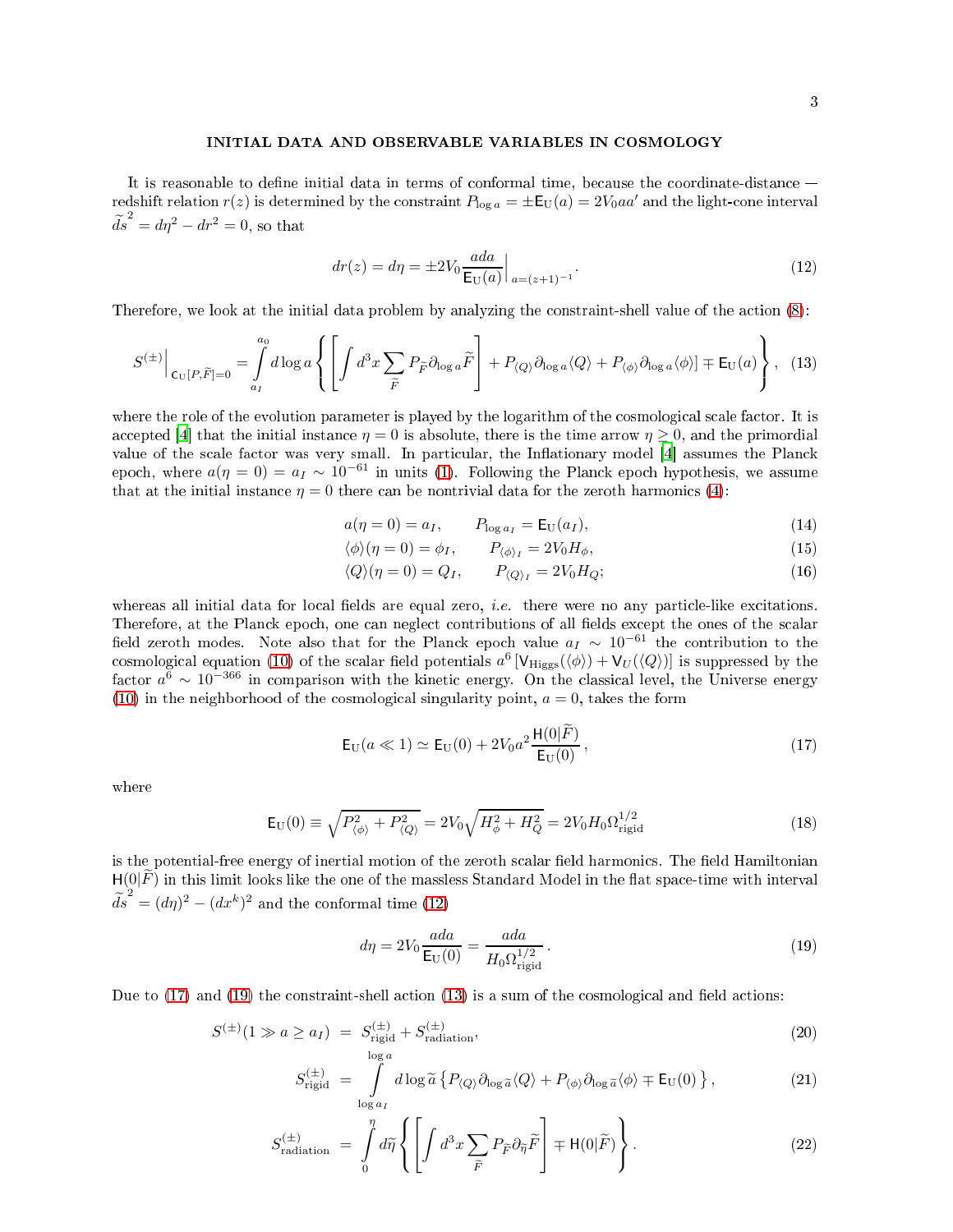Action [\(21\)](#page-2-4) corresponds to the most singular primary energetic regime of the Universe rigid state. On the classical level the particle content of the Universe described by action [\(22\)](#page-2-4) at the initial moment is very poor.

At the vicinity of  $a \to 0$ , the considered cosmological model is reduced to a relativistic conformal me
hani
s with the onstraint on the initial momenta

<span id="page-3-1"></span>
$$
C_{\text{U}}[P,\widetilde{F}] \equiv P_{\log a}^2 - E_U^2(0) = 0.
$$
 (23)

A partial solution of the zero mode equations for the action [\(21\)](#page-2-4)

<span id="page-3-2"></span>
$$
\partial_{\log a} P_{\langle \phi \rangle} = 0, \quad \partial_{\log a} P_{\langle Q \rangle} = 0, \quad \partial_{\log a} \langle \phi \rangle = \frac{P_{\langle \phi \rangle}}{\mathsf{E}_{\mathrm{U}}(0)}, \quad \partial_{\log a} \langle Q \rangle = \frac{P_{\langle Q \rangle}}{\mathsf{E}_{\mathrm{U}}(0)}, \tag{24}
$$

in
luding the interval [\(19\)](#page-2-2) takes the form

<span id="page-3-0"></span>
$$
\langle \phi \rangle(\eta) = \phi_I + \frac{P_{\langle \phi \rangle_I}}{\mathsf{E}_{\mathcal{U}}(0)} \log \frac{a(\eta)}{a_I} = \phi_I = \frac{M_W}{g_W},\tag{25}
$$

$$
\langle Q \rangle(\eta) = Q_I + \frac{P_{\langle Q \rangle_I}}{\mathsf{E}_{\mathsf{U}}(0)} \log \frac{a(\eta)}{a_I} = Q_0 + \log a(\eta),\tag{26}
$$

$$
a(\eta) = \sqrt{a_I^2 + 2\eta \, H_0 \Omega_{\text{rigid}}^{1/2}}, \qquad \frac{a'}{a} \equiv H(\eta) = \frac{H_0 \Omega_{\text{rigid}}^{1/2}}{a^2(\eta)}.
$$
 (27)

As stated above the potential terms in the constraint [\(10\)](#page-1-2) are suppressed at the Planck epoch by the factor  $a^6 = 10^{-366}$  with respect to the contribution of nonzero initial momenta  $(14) - (16)$  $(14) - (16)$  $(14) - (16)$ . If the potentials are neglected in the equations we obtain the solutions well known as the rigid state  $\Omega_{\text{rigid}} \neq 0$ , when the density is equal to the pressure. Note that one an assume the trivial initial data for the momentum of the Higgs field zeroth harmonic:

$$
P_{\langle \phi \rangle_I} = 0. \tag{28}
$$

The averaged value of this harmonic is related to the Weinberg coupling  $g_W$  and the vector boson mass in the standard way  $(25)$ . The initial data for Q field  $(26)$  with nonzero momentum is required to initialize the Universe evolution in an analogy to  $\text{inflation models.}$ 

One can see that the identification of  $log a$  with the evolution parameter unambiguously determines the energy in the action [\(21\)](#page-2-4) as solutions of the energy constraint [\(23\)](#page-3-1) with respect to the corresponding canonical momentum  $P_{\log a} = \pm E_U$  [19]. Among these solutions there is a negative one. This means that the classical system is not stable in the field space of events  $[\log a|\langle\phi\rangle,\langle Q\rangle]$ . Like a stable orbit of an atomic ele
tron, the stable Universe has a quantum status. The primary quantization of the energy onstraint [\(9\)](#page-1-3)  $\mathcal{C}(P) = 0 \to \mathcal{C}(\hat{P})\Psi = 0$  and the secondary one  $\Psi \to \hat{\Psi} = (2E_U)^{-1/2}[\hat{A}^+ + \hat{A}^-];$   $[\hat{A}^-, \hat{A}^+] = 1$  with the vacuum postulate  $\hat{A}^{-}|0\rangle = 0$  give us the traffic rules in the field space of events

$$
P_{\log a} \ge 0, \quad a_I < a; \quad P_{\log a} \le 0, \quad a_I > a \tag{29}
$$

and the arrow of time  $\eta \ge 0$  is given by Eq. [\(12\)](#page-2-0) for both values of the energy  $P_{\log a} = \pm E_U$  [23]. Thus, the time arrow problem is solved by both the primary quantization of the energy onstraint [\(23\)](#page-3-1) and the secondary one in the spirit of QFT anomalies arising with the construction of vacuum as a state with minimal energy [\[23](#page-8-21)]. One can say that the arrow of time  $\eta \geq 0$  is the evidence of the quantum nature of our Universe.

As it was discussed yet by Friedmann more than 80 years ago [16] with a reference to the Weyl idea of the conformal symmetry  $[24]$  $[24]$ , the Einstein General Relativity  $(6)$  admits two types of cosmological variables and coordinates that can be identified with observable quantities. These two types are marked on the left and right hand sides of [\(6\)](#page-1-4) as F, ds and F, ds. Now both these variables the standard,  $(F, ds)$ , and conformal,  $(F, \tilde{ds})$  are well-known in current literature [\[25](#page-8-23)] as two different types of Cosmology: the Standard Cosmology (SC) with a hot temperature  $T_{SC} = T_0/a(t)$ , expanded distances  $R_{SC}$  $ra(t)$ , and constant masses  $m_{SC} = m_0$ , and the Conformal Cosmology (CC) with constant conformal temperature  $T_{CC} = T_0$ , coordinate distances  $R_{CC} = r$ , and running masses  $m_{CC} = m_0 a(\eta)$  defined by  $\langle \phi \rangle = a \langle \phi \rangle$ , respectively [\[26,](#page-8-24) [27](#page-8-25), [28](#page-8-26)]. Standard variables R, t are used as a mathematical tool to solve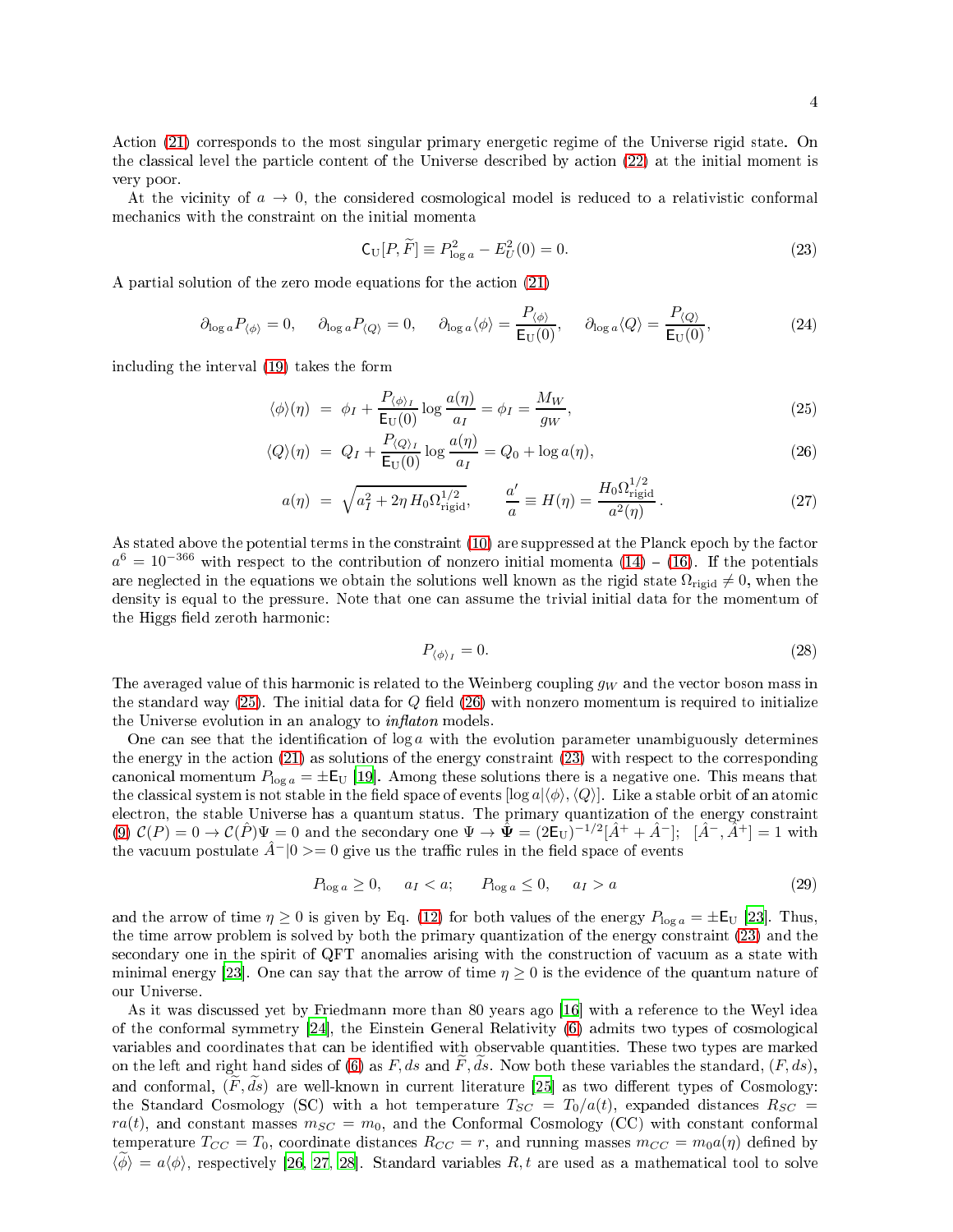the Schrödinger wave equation  $\widetilde{\Psi}_{A}^{(k)}(\eta,r)$  with the running mass and size. It gives equidistant spectrum  $-i(d/d\eta)\tilde{\Psi}_A^{(n)}(\eta,r) = [\alpha^2 m_0/(2n^2)]\tilde{\Psi}_A^{(n)}(\eta,r)$  for any wave lengths of cosmic photons remembering the size of the atom at the atom at the moment of the moment of the moment of the moment of their emission  $\mathbf{18}$ 

In the first case  $(SC)$  we have the temperature history of the Universe; whereas in second case  $(CC)$ , we have the mass evolution, where the constant cold Early Universe looks like the hot one for any particles be
ause their masses are disappearing.

The best fit to 186 high-redshift Type Ia supernovae and SN1997ff data [\[29,](#page-8-27) 30] requires cosmological constants  $\Omega_{\Lambda} = 0.7$  and  $\Omega_{\text{GoldDarkMatter}} = 0.3$  in the case of the cosmological evolution of lengths (SC). In the case of the cosmological evolution of masses (CC) these data are consistent with the rigid state regime of inertial motion  $\Omega_{\text{rigid}} \approx 0.85 \pm 0.10$ . In both the cases the Friedmann equation takes the same form

<span id="page-4-4"></span>
$$
\rho(a) \equiv H_0^2[\Omega_{\text{rigid}} + a^2 \Omega_{\text{radiation}} + a^3 \Omega_M + a^6 \Omega_{\Lambda}] = a'^2,
$$
\n(30)

where  $\rho(a)$  is the conformal density and  $H_0$  is the Hubble parameter in units [\(1\)](#page-0-1). In contrast to the SC, the fit in the CC almost does not depend on the  $\Omega_{\text{GoldDarkMatter}}$  $\Omega_{\text{GoldDarkMatter}}$  $\Omega_{\text{GoldDarkMatter}}$  $\Omega_{\text{GoldDarkMatter}}$  $\Omega_{\text{GoldDarkMatter}}$  value [\[26](#page-8-24), [27](#page-8-25), 28].

Calculation of the primordial helium abundance [11, 27] takes into account  $\Omega_{\rm b} \simeq 4 \cdot 10^{-2}$ , weak interactions, the Boltzmann factor, (n/p)  $e^{\Delta m/T} \sim 1/6$ , where  $\Delta m$  is the neutron-proton mass difference, which is the same for both SC and CC,  $\triangle m_{SC}/T_{SC} = \triangle m_{CC}/T_{CC} = (1+z)^{-1}m_0/T_0$ , and the square root dependence of the z-factor on the measurable time-interval  $(1+z)^{-1} \sim \sqrt{\text{t_{measurable}}}\;$  (see Eq. [\(27\)](#page-3-0)).

Thus, in CC the rigid state regime initiated by the inertial evolution of the scalar field zeroth modes without any potentials is the dominant regime for all epoch including the vacuum creation of particles.

## COSMOLOGICAL CREATION OF SM PARTICLES

Recall that in QFT observable *particles* are identified with holomorphic representation of the conformal field variables

<span id="page-4-1"></span>
$$
\widetilde{F}(\eta, \mathbf{x}) = \frac{1}{V_0} \sum_{\mathbf{l}, \mathbf{l}^2 \neq 0} c_F(a, \omega_{F, \mathbf{l}}) \frac{e^{i\mathbf{k}\mathbf{x}}}{\sqrt{2\omega_{F, \mathbf{l}}}} \left[ F_1^+(\eta) + F_{-\mathbf{l}}^-(\eta) \right], \qquad \mathbf{k} = \frac{2\pi}{V_0^{1/3}} \mathbf{l},\tag{31}
$$

in the flat space-time  $\tilde{ds}^2$ . Here  $c_F(a,\omega_{F,1})$  is the normalized factor that provides the free particle

<span id="page-4-0"></span>
$$
\mathsf{H}_{\text{free}}(am_{F0}|\widetilde{F}) = \sum_{F,\mathbf{l},\mathbf{l}^2 \neq 0} \left[ n_{F,\mathbf{l}} + \frac{A_F}{2} \right] \omega_{F,\mathbf{l}}(a) \tag{32}
$$

in the form of the sum over momenta of products of occupation numbers  $n_{F,1} = F_1^+ F_{-1}^-$  and the one-particle<br>energies  $\omega_{F,1}(a) = \sqrt{k_1^2 + m_{F0}^2 a^2}$  [\[33](#page-8-29), [34,](#page-8-30) [35](#page-8-31)]. The zeroth harmonic  $1^2 = 0$  in the sum [\(32\)](#page-4-0) is exclud because the transverse  $(T)$  vector and tensor fields are constructed by means of the inverse Beltrami-Laplace operator acting in the class of functions of nonzero harmonics with the constraint  $\int F d^3x = 0$ . The free particle Hamiltonian contains the Casimir energies [\[31](#page-8-32)], positive for bosons  $A_F = +1$  and negative for fermions  $A_F = -1$ , vanishing in the large volume limit.

The similar transformation  $(31)$  of the linear differential form

<span id="page-4-2"></span>
$$
\int d^3x \sum_F P_{\tilde{F}} \partial_0 \tilde{F} = \frac{i}{2} \sum_{F,1} \left( F_{-1}^+ \partial_0 F_1^- - F_1^- \partial_0 F_{-1}^+ \right) + \frac{i}{2} \sum_{F,1} \left( F_{-1}^+ F_1^+ - F_1^- F_{-1}^- \right) \partial_0 \tilde{\Delta}_F \tag{33}
$$

in action [\(8\)](#page-1-0) is not canonical. Therefore, the transition from field variables to the observable quantities (conformal occupation number and one-particle energy) has physical consequences in the linear form [\(33\)](#page-4-2). They are sources of creation of pairs from the stable vacuum:

<span id="page-4-3"></span>
$$
\widetilde{\triangle}_{F=v^T, f} = \log \sqrt{\omega_F}, \qquad \widetilde{\triangle}_{F=v^{||}} = \log \frac{a}{\sqrt{\omega_F}};
$$
\n(34)

$$
\widetilde{\Delta}_{F=h,q} = \log a \sqrt{\omega_F}, \qquad \widetilde{\Delta}_{F=Q,h^{TT}} = \log a; \qquad (35)
$$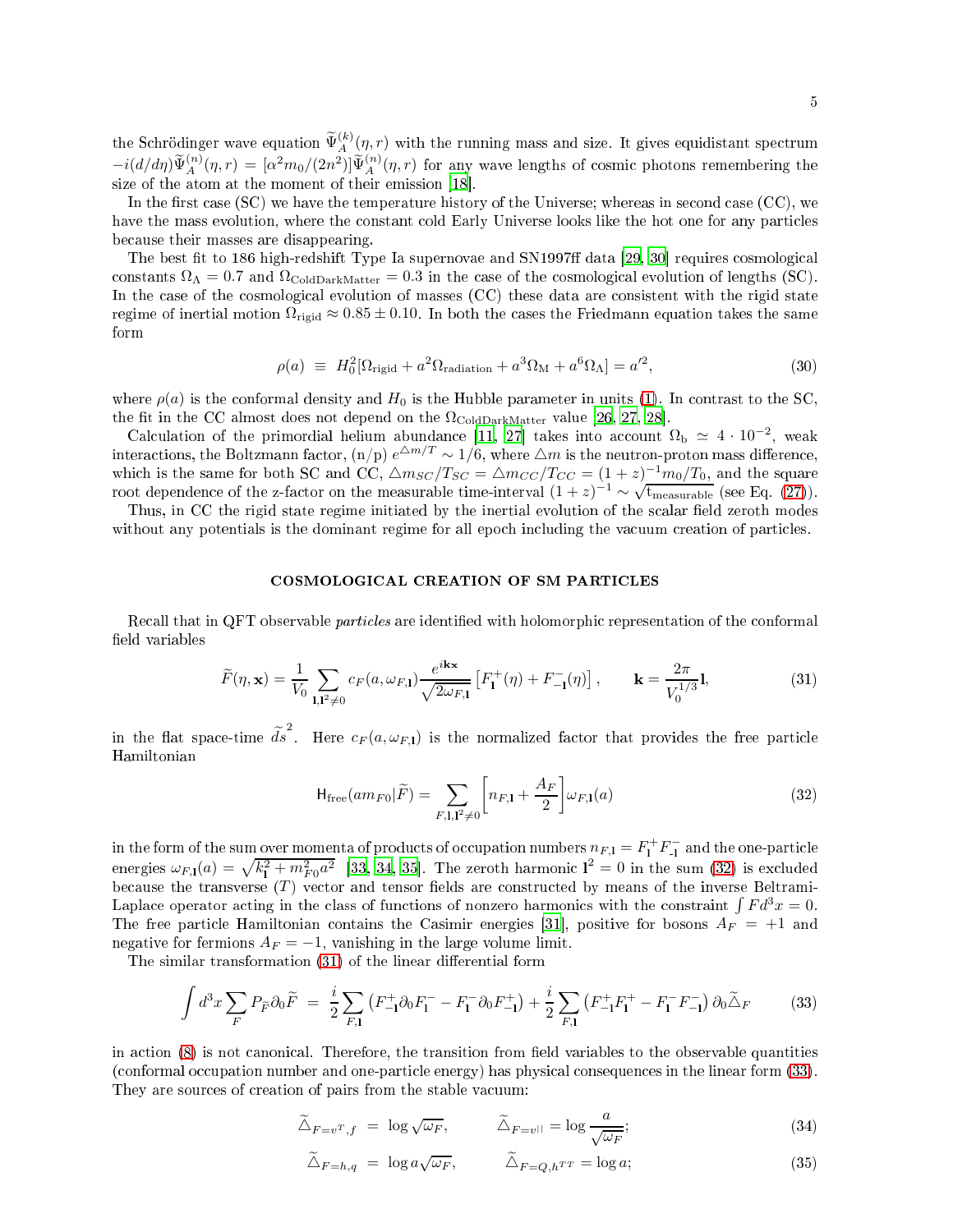here  $v=v^{||}+v^T$  are fields of  $W$  and  $Z$  vector bosons,  $f$  are fermions,  $h^{TT}$  is graviton,  $h$  is a massive scalar (Higgs) particle (see the massive vector theory in detail in [\[22](#page-8-33), [32](#page-8-34)]).

The equation [\(6\)](#page-1-4) shows us that the conformal fermion source [\(34\)](#page-4-3)  $\log \sqrt{\omega_f}$  differs from the standard one by the term  $(3/2)$  log a which can lead in SC to intensive creation of massless fermions forbidden by observational data and general theorem of field theory [35].

In comparison with the classical field theory with arbitrary occupation numbers considered before, the new element of QFT is the stable vacuum  $b_{F,1}^-|0\rangle = 0$ , where  $b_{F,1}^-$  is the operator of annihilation of a quasi-particle defined by the Bogoliubov transformation of the operator of particle  $F_1^+ = \alpha b_{F,1}^+ + \beta^* b_{F,1}^$ so that the equations of motion of the Bogoliubov quasi-particle become diagonal  $\partial_{\eta}b_{F,1}^{\pm} = \pm \omega_{b}b_{F,1}^{\pm}$ , where  $\omega_b$  is the quasi-particle energy [\[33](#page-8-29), [34](#page-8-30)].

According to these formulae  $(33) - (35)$  $(33) - (35)$  $(33) - (35)$  massless particles, photons and neutrinos, cannot be created in homogeneous Universe (see  $[33]$ ). There is an estimate in  $[33]$  that fermions and transverse vector bosons [\(34\)](#page-4-3) are not sufficient, in order describe the present-day content of the Universe. The creation of gravitons is suppressed by the isotropization processes discussed in [33]. It was shown [\[22](#page-8-33)] that just the longitudinal W, Z vector bosons are the best candidates in SM to form the radiation ( $\Omega_{\text{radiation}}$ ) and the baryon matter  $(\Omega_b)$  contributions to the Universe energy budget in the Conformal Cosmological model. The Higgs particle creation is similar to the one of the longitudinal components of the vector bosons (
ompare [\(35\)](#page-4-3) and [\(34\)](#page-4-3)).

The creation of vector bosons started at the moment, when their wavelength coincided with the horizon length  $M_{\rm v}^{-1} = (a_{\rm v} M_{\rm 0W})^{-1} = H_{\rm v}^{-1} = a_{\rm v}^2 (H_0)^{-1}$ . This follows from the uncertainty principle that gives the instance of creation of primordial particles

<span id="page-5-0"></span>
$$
a_v^3 = \frac{H_0}{M_{0W}} \simeq 27 \cdot 10^{-45} = (3 \cdot 10^{-15})^3 \qquad \rightarrow \qquad a_v \simeq 3 \cdot 10^{-15} = (1 + z_v)^{-1}.
$$
 (36)

As it was shown in [36] using the scalar field model that taking into account interactions

<span id="page-5-1"></span>
$$
\partial_{\eta} v^{\pm}(\mathbf{k}, \eta) = \pm i\omega_{v} v^{\pm}(\mathbf{k}, \eta) + \partial_{\eta} \triangle_{v}(\eta) v^{\pm}(\mathbf{k}, \eta) + i[H_{\text{int}}, v^{\pm}(\mathbf{k}, \eta)] \tag{37}
$$

can lead to the collision integral and the Boltzmann-type distribution. As a model of such a statistical system, a degenerate Bose-Einstein gas was considered in [22], whose distribution function has the form  $\biggl\{\exp\Big[\frac{\omega_{\rm v}(\eta)-M_{\rm v}(\eta)}{k_{\rm B}T}\Big]$  $k_{\rm B}T_{\rm v}$  $\Big[-1\Big]$ <sup>-1</sup> where  $T_{\rm v}$  is the boson temperature treated as the measurable parameter of the particle distribution function in the kinetic equation with the collision integral.

The value of the vector boson temperature directly follows from the analysis of the numerical calcula-tions in [\[22](#page-8-33)], from the dominance of longitudinal vector bosons with high momenta  $n(T_{\rm v}) \sim T_{\rm v}^3$  and from the fact that the relaxation time [\[37](#page-9-0)]  $\eta_{rel} = [n(T_v)\sigma_{scatt}]^{-1}$  is equal to the inverse Hubble parameter, if<br>initial data [\(36\)](#page-5-0) is chosen. In the case of relativistic bosons  $n(T_v) \sim T_v^3$  and  $\sigma_{scatt} \sim 1/M_v^2$  the vector<br>boson of the cosmic microwave background radiation. So the temperature arises in this case after creation of particles and it is described in the usual way [\[36](#page-8-35)]. Note that the masses of those particles is provided by the standard mechanism of the absorbtion of the extra Higgs field components. The latter happens due to the nonzero Higgs field vacuum expectation value, which already existed at the initial moment  $\eta = 0$ , when there were no any particles and hence no temperature.

In this way CMB inherits the primordial vector boson temperature and density,  $\Omega_{\text{rad}} \simeq M_W^2 \cdot a_I^{-2} =$  $10^{-34}10^{29} \sim 10^{-5}$  In the early epoch with the dominant abundance of weak bosons (due to the Bogoliubov ondensation), their Bell-Ja
kiw-Adler triangle anomaly and the SM CKM mixing in the environment of the Universe evolution lead to the nononservation of the sum of lepton and baryon numbers and to the baryon-antibaryon asymmetry of matter in the Universe  $\frac{n_b}{n_b}$  $\frac{n_b}{n_\gamma} \sim X_{\rm CP} \sim 10^{-9}$ .

The present-day baryon density is calculated by the evolution of the baryon density from the early stage, when it was directly related to the photon density. So that its present-day value is equal to  $\Omega_{\rm b} \simeq 10^{-34} 10^{-9} 10^{43} (a_{\rm v}/a_{\rm L})^3 \simeq \alpha_W = \alpha_{\rm QED}/\sin^2 \theta_W \simeq 0.03$ , where the factor  $(a_{\rm v}/a_{\rm L})^3 \simeq \alpha_W$  arise as a retardation caused by the life-time of the W-boson  $[22]$ .

Thus we gave a set of argument in favor of that the GR and SM accompanied by a scalar field  $Q$  can describe cosmological creation of the Universe with its matter content

$$
\langle 0|\hat{\mathsf{C}}_{\mathsf{U}}[P,\widetilde{F}]|0\rangle = 4V_0^2a^2[a'^2 - \rho(a)] = 0,\tag{38}
$$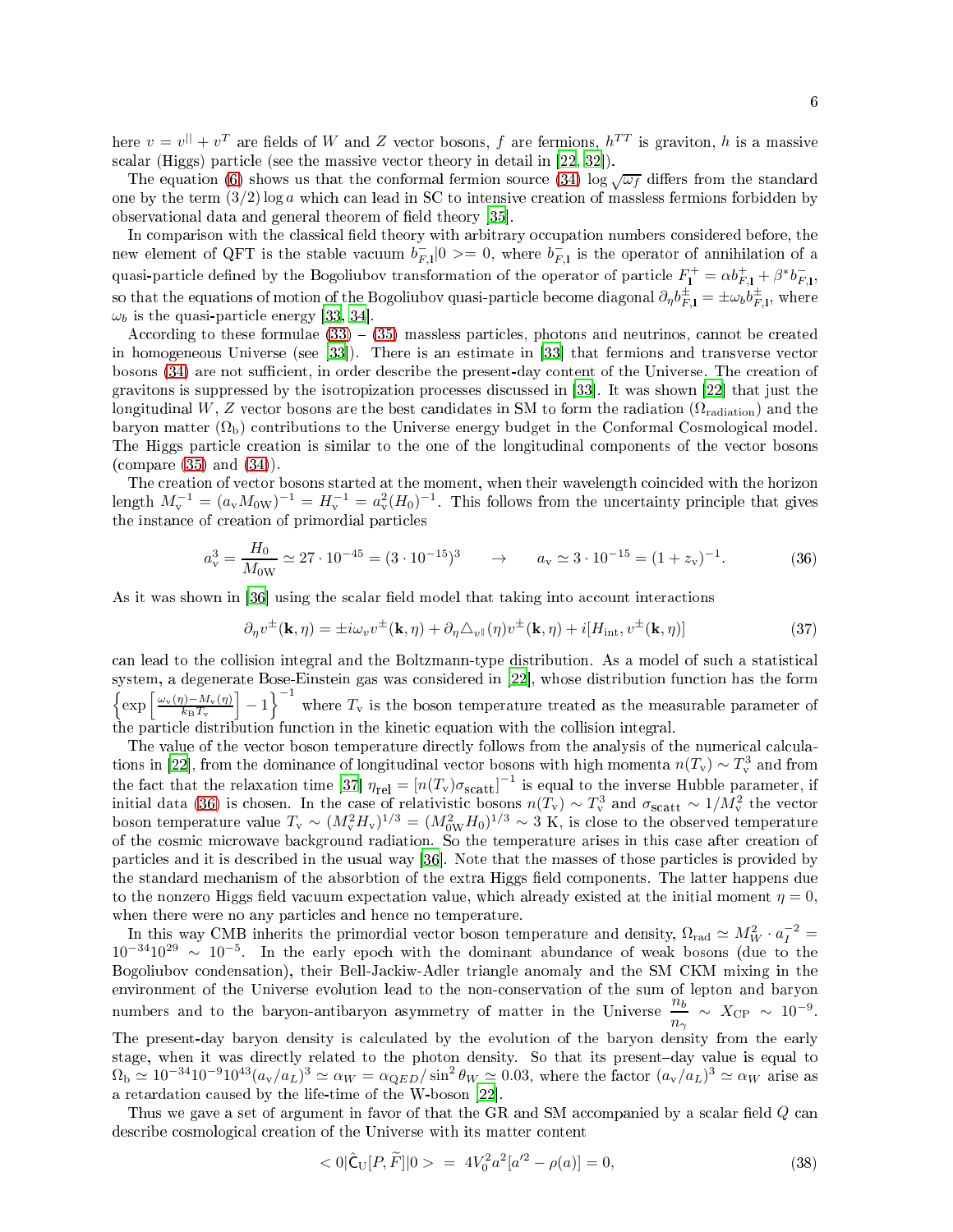In order to pose the problem of a more accurate calculation that can be done in this model in future, one needs to establish the parameters of the Higgs potential. It is the topic of the next section.

#### HIGGS FIELD CONTRIBUTION TO ENERGY DENSITY

The nonzero average of the Higgs field given by the initial conditions provides the electroweak symmetry breaking required by SM. In the Standard Model embedded in the osmology equations [\(24\)](#page-3-2), the values of the initial data [\(15\)](#page-2-5) are directly defined by the other parameters of the model:  $\phi_I = M_W / g_W$ .

On the classical level the introduction of the initial data for the Higgs field allows us to consider the situation, when the parameter  $c_0 \equiv \langle \phi \rangle$  in the Higgs potential, so that

<span id="page-6-0"></span>
$$
V_{\text{Higgs}}(\phi) = \lambda \left[\phi^2 - \langle \phi \rangle^2\right]^2, \qquad V_{\text{Higgs}}(\langle \phi \rangle) \equiv 0. \tag{39}
$$

In this way we can remove contribution of the Higgs field zeroth harmonic into the energy density together with possible creation of monopoles and tachions.

In the perturbation theory loop diagrams lead to the Coleman–Weinberg potential  $[38]$ , which can substantially modify the initial *classic* potential leading to the fine tuning problem in the Standard Model. Contrary to the case of the SM, loop corrections can not shift the position of the minimum in [\(39\)](#page-6-0) be
ause of the symmetry in the potential.

In our ase the ondition

$$
V_{\text{eff}}(\langle \phi \rangle) = 0 \tag{40}
$$

is the natural onstraint of the unit va
uum-va
uum transition amplitude at the point of the potential extremum:

$$
V_{\text{eff}}(\langle \phi \rangle) = -i \text{Tr} \log \left( \langle 0 | 0 \rangle \left[ \langle \phi \rangle \right] \right), \qquad \langle 0 | 0 \rangle \left[ \langle \phi \rangle \right] = 1 \Longrightarrow V_{\text{eff}}(\langle \phi \rangle) = 0. \tag{41}
$$

In other words, the condition is motivated by the principle of minimization of the vacuum energy and by the very definition of the classical potential.

So we should have the zero value of the Coleman–Weinberg potential and of its derivative for  $\phi = \langle \phi \rangle$ . These conditions correspond to the vacuum stability boundary in the Standard Model as discussed in Ref. [\[39](#page-9-2)]. The boundary has been extensively studied in the literature (see review [\[40](#page-9-3)] and references therein). The corresponding equation can be resolved with respect to the Higgs mass, which than depends on the masses of top-quark, Z and W bosons, on the EW oupling onstants, and on the value of the cut-off parameter  $\Lambda$ , which regularizes divergent loop integrals. The modern studies [\[41,](#page-9-4) [42](#page-9-5), 43] which in
lude omplete one-loop with a ertain resummation for the running masses and oupling onstants and the dominant two-loop EW contributions. They are in a reasonable agreement with each other and give in SM the following range of the lower Higgs mass limit. For  $\Lambda = 1$  TeV, the improved lower bound reads  $[43]$ :

$$
m_h[\text{GeV}] > m_h^{\text{bound.}} = 52 + 0.64(m_t(\text{GeV}) - 175) - 0.5\frac{\alpha_s(M_Z) - 0.118}{0.006}.\tag{42}
$$

For very high values of the cut-off  $\Lambda \to 10^{19}$  GeV one gets  $m_h > m_h^{\text{bound}} \approx 134$  GeV. These values  $m_h^{\rm bound.}$  in the Standard Model correspond to the limiting case, where the model breaks down. On the contrary, in our case these values are just our predictions for  $m_h$ .

$$
52 \text{ GeV } \lesssim m_h \lesssim 134 \text{ GeV}.
$$
 (43)

Numerous experimental data indirectly support the existence of a SM-like Higgs particle of a relatively low mass [44]:  $m_h(\text{SM fit}) = 129^{+74}_{-49} \text{ GeV}$  with the direct experimental limit  $m_h > 114.4 \text{ GeV}$  at the 95%  $CL$  [45].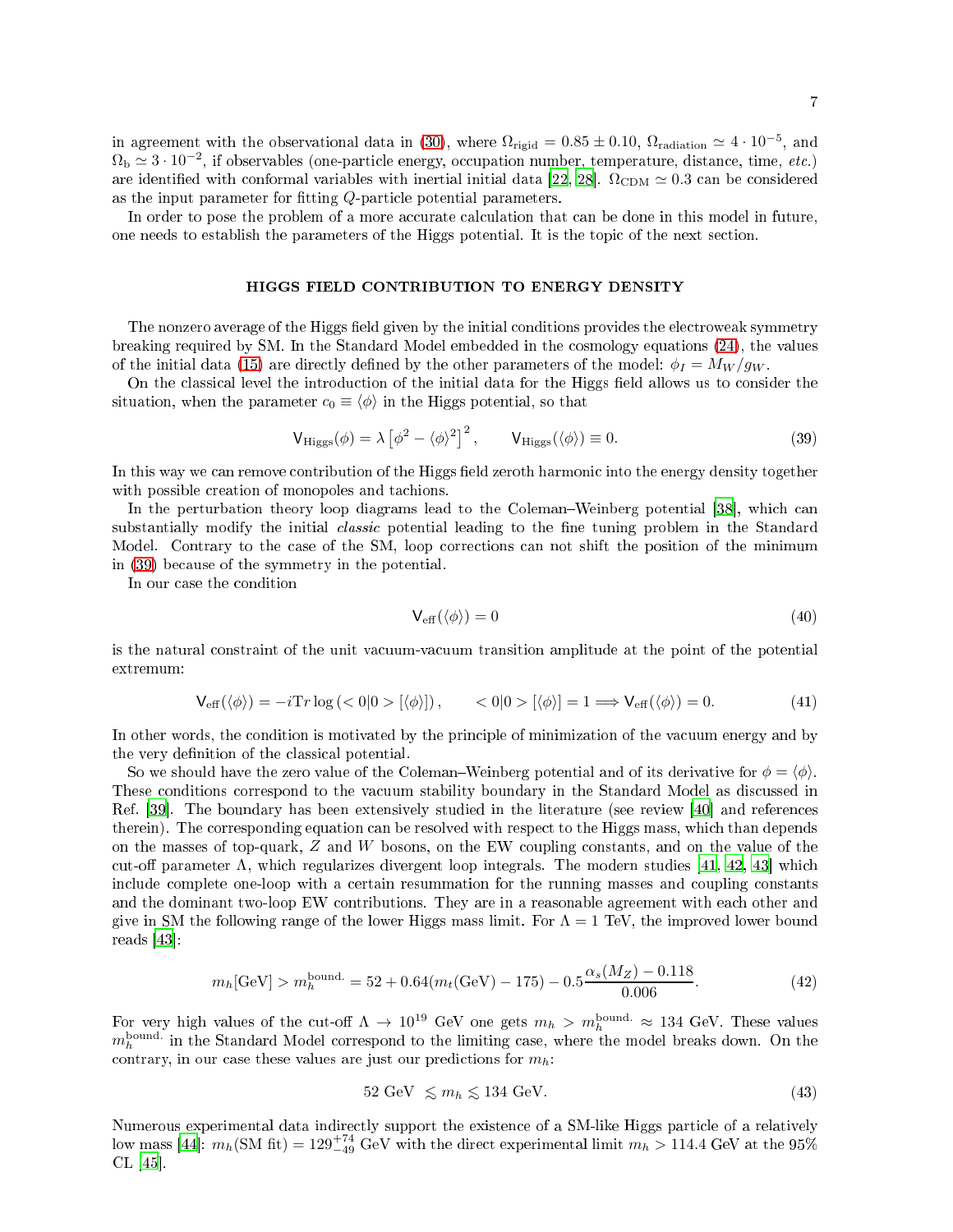So one can see that the Standard Model deserves new physics contributions parameterized by the cut-off not lower than at a rather high energy scale  $\sim 100$  TeV.

The domain of Higgs masses below 134 GeV (and higher) will be studied soon experimentally at the Large Hardon Collider (LHC). Higgs bosons with such masses decay mainly into pairs of  $b$ -quarks [\[2](#page-8-1), 40]. As concerns the production mechanism, for the given range of  $m_h$  the sub-process with gluon-gluon fusion dominates [46] and the corresponding cross sections provide a good possibility to discover the Higgs boson at the high-luminosity LHC ma
hine.

Real Higgs parti
les reated in the Early Universe were important for the energy budget of the Universe as described above. The present-day contribution of Higgs particles is vanishing, since the production rate des
ribed by Eq. [\(37\)](#page-5-1) is suppressed for the present-day value of the Hubble parameter.

The initial data scenario removes the infinite potential vacuum energy density, creation of monopoles, and tachion behavior at high energies, because the Higgs potential has form [\(39\)](#page-6-0) which can be cast as

$$
\mathbf{V}_{\text{Higgs}}\left(\phi = \langle \phi \rangle + \frac{h}{\sqrt{2}}\right) = m_h^2 \frac{h^2}{2} + \sqrt{\frac{\lambda}{2}} m_h h^3 + \lambda \frac{h^4}{4}, \qquad \lambda = \frac{g_W^2}{4} \frac{m_h^2}{M_W^2} \sim 0.2 \div 0.3\,. \tag{44}
$$

#### CONCLUSION

The Higgs effect was studied in the cosmological model following from the emerging  $GR\&SM$  action [\(8\)](#page-1-0) supplemented by the additional  $Q$  field under the assumption of the potential-free (inertial) zeroth mode dynamics of both scalar fields  $V_{\text{Higgs}}(\langle \phi \rangle) = 0$ ,  $V_U(\langle Q \rangle) = 0$ . So that the potential vacuum energy density, possible reation of monopoles, a ta
hion behavior at high energies are ex
luded from the very beginning. The spontaneous symmetry breaking can be provided by initial data of the zeroth harmonic of the scalar Higgs field  $\langle \phi \rangle = M_W / g_W, \langle \phi \rangle' = 0$  without its contribution to the energy density. The latter can be formed by an inertial motion of the zeroth harmonic of an additional scalar field  $P_{\langle Q \rangle} = 2V_0H_0\sqrt{\Omega_{\text{rigid}}}\$ . In the neighborhood of the point of cosmological singularity, this motion corresponds to the most singular primary energetic regime of the rigid state. The research of the constraint-shell dynamics in terms of the conformal variables shows us that at the point of cosmological singularity there is no any physical sources of the inflation mechanism.

In the limit of cosmological singularity  $a = 0$ , GR and SM contain the process of vacuum particle creation. This vacuum particle creation is described as the Bogoliubov vacuum expectation value of the energy constraint operator. The estimation of this vacuum expectation value is in agreement with the observational data, if observable quantities are identified with the conformal variables [22]. These variables are distinguished by both the observational Cosmology and particle creation tool. This Conformal Cosmology is not excluded by modern observational data including chemical evolution and SN data [\[47,](#page-9-10) 48], if at all these epochs the primordial rigid state dominates  $\sqrt{\Omega_{\text{rigid}}} \sim 1$ .

In the new Inertial scenario the CMB conformal temperature is predicted by the collision integral kinetic equation of longitudinal vector bosons W and  $Z$  together with the Higgs particles. The temperature arises as the consequence of the primordial particle collisions after their creations in the cold Universe filled in by the Q zeroth harmoni energy density.

In order to pose a problem of more accurate calculation that can be done in this model in future, we established the parameters of the Higgs potential that follow from the LEP/SLC experimental data. The present fit of the LEP/SLC experimental data indirectly supports rather low values of the Higgs mass, 114  $<$   $m_h$  ≲ 134 GeV, predicted in our approach.

# ACKNOWLEDGEMENTS

We are grateful to B.M. Barbashov, K.A. Bronnikov, D.I. Kazakov, M.Yu. Khlopov, E.A. Kuraev, R. Lednický, L.N. Lipatov, V.F. Mukhanov, I.A. Tkachev, G. t'Hooft, and A.F. Zakharov for interest, criticism and creative discussions. One of us  $(A.A.)$  thanks for support the grant of the President RF (Scientific Schools 5332.2006) and the INTAS grant 05-1000008-8328. Two of us  $(L.G, V.P.)$  thank the Bogoliubov-Infeld grant.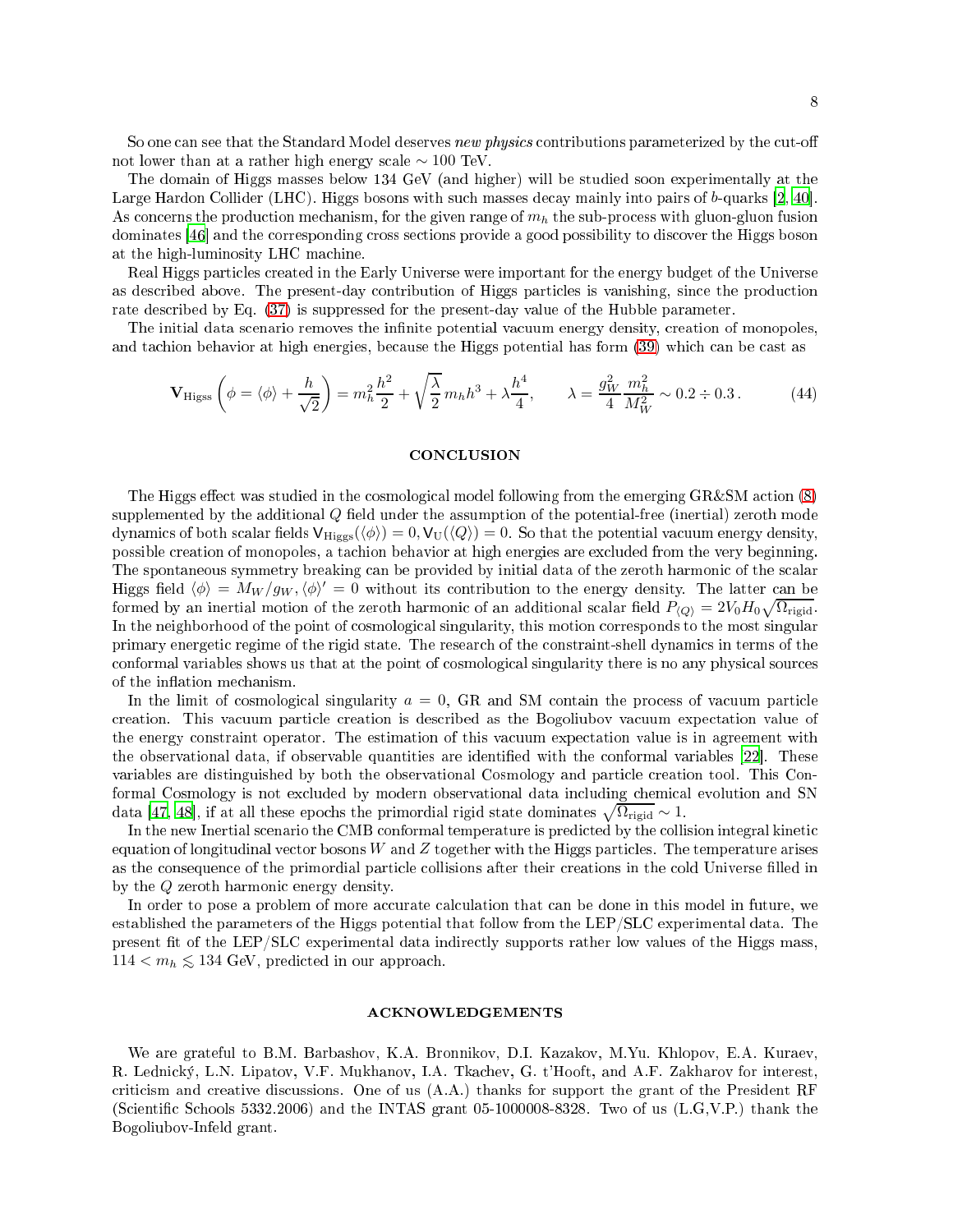- <span id="page-8-0"></span>[1] P.W. Higgs, Phys. Lett.  $12$  (1964) 132;
- T.W.B. Kibble, Phys. Rev. 155 (1967) 1554.
- <span id="page-8-1"></span>[2] J.F. Gunion et al., The Higgs Hunter's Guide, Perseus Publishing, Cambridge, MA, 2000.
- <span id="page-8-2"></span>[3] Ya.B. Zeldovich and M.Yu. Khlopov, Phys. Lett **B 79** (1978) 239.
- <span id="page-8-3"></span>[4] A.D. Linde, Elementary Particle Physics and Inflation Cosmology, Nauka, Moscow, 1990 (in Russian), A.D. Linde, Particle Physics and Inflationary Cosmology, Harwood Academic Publishers, Chur, Switzerland 1990.
- <span id="page-8-4"></span>[5] D. N. Spergel et al.  $(2006)$ , [astro-ph/0603449.](http://arxiv.org/abs/astro-ph/0603449)
- <span id="page-8-5"></span>[6] M. Tegmark et al. (2006), [astro-ph/0608632;](http://arxiv.org/abs/astro-ph/0608632) Thomas Faulkner, Max Tegmark, Emory F. Bunn, Yi Mao, Phys. Rev. D 76 (2007) 063505. [astro-ph/0612569].
- <span id="page-8-6"></span>[7] D. A. Kirzhnits, JETP Lett. 15 (1972) 529;
- A. D. Linde, JETP Lett. 19 (1974) 183.
- <span id="page-8-7"></span>[8] D. Hilbert, "Die Grundlangen der Physik", Nachrichten von der Kön. Ges. der Wissenschaften zu Göttingen, Math.-Phys. Kl., Heft 3 (1915) 395.
- <span id="page-8-8"></span>[9] S.L. Glashow, Nucl. Phys. 22 (1961) 579; S. Weinberg, Phys. Rev. Lett. 19 (1967) 1264; A. Salam, The standard model, Almqvist and Wikdells, Stockholm 1969. In Elementary Particle Theory, ed. N. Svartholm, p.367.
- <span id="page-8-9"></span>[10] A. Guth, in Proc. Nat. Acad. Sci. Colloquium on Physical Cosmology, Irvine, California, March 27-28 (1992).
- <span id="page-8-10"></span>[11] S. Weinberg, "First Three Minutes. A modern View of the Origin of the Universe", Basic Books, Inc., Publishers, New-York, 1977.
- <span id="page-8-11"></span>[12] V.F. Mukhanov, H.A. Feldman, R.H. Brandenberger, Phys. Rept. 215 (1992) 203.
- <span id="page-8-12"></span>[13] M. Fukugita, C.J. Hogan, and P.J.E. Peebles, ApJ 503 (1998) 518.
- <span id="page-8-13"></span>[14] D.N. Spergel, et al., Asrophys. J. Suppl.  $148$  (2003) 175; [astro-ph/0302209].
- <span id="page-8-14"></span>[15] A. Einstein, Sitzungsber. d. Berl. Akad.  $1$  (1917) 147.
- <span id="page-8-15"></span>[16] A.A. Friedmann, Z. Phys. 10 (1922) 377; Z. Phys., 21 (1924) 306; A.A. Friedmann, "The Universe as Space and Time", Moscow: Nauka, 1965 (in Russian).
- <span id="page-8-16"></span>[17] B.M. Barbashov, V.N. Pervushin, A.F. Zakharov, V.A. Zinchuk, Phys. Lett. **B 633** (2006) 458;  $[hep-th/0501242]$ ; Int. Jour. Mod. Phys. A 21 (2006) 5957; Int. J. Geom. Meth. Mod. Phys. 4 (2007) 171;  $[hep-th/0606054].$
- <span id="page-8-17"></span>[18] L.A. Glinka, V.N. Pervushin, Concepts of Physics,  $5$  (2008) 31.
- <span id="page-8-18"></span>[19] J.A. Wheeler, in Batelle Rencontres: 1967, Lectures in Mathematics and Physics, edited by C. DeWitt and J.A. Wheeler , (New York, 1968);
	- B.C. DeWitt, Phys. Rev. 160 (1967) 1113.
- <span id="page-8-19"></span>[20] C. Misner, Phys. Rev. 186 (1969) 1319.
- <span id="page-8-20"></span>[21] P.A.M. Dirac, Proc. Roy. Soc. A 246 (1958) 333; P.A.M. Dirac, Phys. Rev. 114 (1959) 924.
- <span id="page-8-33"></span>[22] D.B. Blaschke, et al., Phys. Atom. Nucl. 67 (2004) 1050; B.M. Barbashov et al., Phys. Atom. Nucl. 70 (2007) 191  $[astro-ph/0507368]$ .
- <span id="page-8-21"></span>[23] A.F. Zakharov, V.N. Pervushin, V.A. Zinchuk, Phys. Part. and Nucl. 37 (2006) 104; V.N. Pervushin, V.A. Zinchuk, Physics of Atomic Nuclei, 70 (2007) 590 [gr-qc/0601067].
- <span id="page-8-22"></span>[24] H. Weyl, Sitzungsber. d. Berl. Akad., 1918, p.465; Hermann Weyl, Raum - Zeit - Materie, Vierte Auflage, Berlin, 1921.
- <span id="page-8-23"></span>[25] J.V. Narlikar, Space Sci. Rev. 50 (1989) 523.
- <span id="page-8-24"></span>[26] D. Behnke et al., Phys. Lett. **B 530** (2002) 20.
- <span id="page-8-25"></span>[27] D. Behnke, Conformal Cosmology Approach to the Problem of Dark Matter, PhD Thesis, Rostock Report MPG-VT-UR 248/04 (2004).
- <span id="page-8-26"></span>[28] A.F. Zakharov, A.A. Zakharova, V.N. Pervushin, [astro-ph/0611639.](http://arxiv.org/abs/astro-ph/0611639)
- <span id="page-8-27"></span>[29] A.G. Riess et al., Astron. J. 116 (1998) 1009;
- S. Perlmutter et al., Astrophys. J. 517 (1999) 565.
- <span id="page-8-28"></span>[30] A.D. Riess, L.-G. Strolger, J.Tonry et al., Astrophys. J., 607 (2004) 665.
- <span id="page-8-32"></span>[31] H.B.G. Casimir, Proc. Kon. Nederl. Akad. Wet. 51 (1948) 793.
- <span id="page-8-34"></span>[32] H.-P. Pavel, V.N. Pervushin, Int. J. Mod. Phys. A 14, (1999) 2885.
- <span id="page-8-29"></span>[33] A.A. Grib, S.G. Mamaev and V. M. Mostepanenko, "Quantum Effects in Strong External Fields", Energoatomizdat, Mos
ow, (1988).
- <span id="page-8-30"></span>[34] V.N. Pervushin and V.I. Smirichinski, J. Phys. A: Math. Gen. 32 (1999) 6191; V.N. Pervushin, V.V. Skokov, Acta Phys. Pol. **B 37** (2006) 1001.
- <span id="page-8-31"></span>[35] L. Parker, Phys. Rev. 183 (1969) 1057; E.A. Tagirov, N.A. Chernikov, Preprint P2-3777, JINR, 1968; K.A. Bronnikov, E.A. Tagirov, Preprint P2-3777, JINR, 1968.
- <span id="page-8-35"></span>[36] S.A. Smolyansky, et al. "Collision integrals in the kinetic of vacuum particle creation in strong fields", Proc. of the Conf. "Progress in Nonequilibrium Green's Functions", Dresden, Germany, 19-23 Aug. 2002, Eds. M.